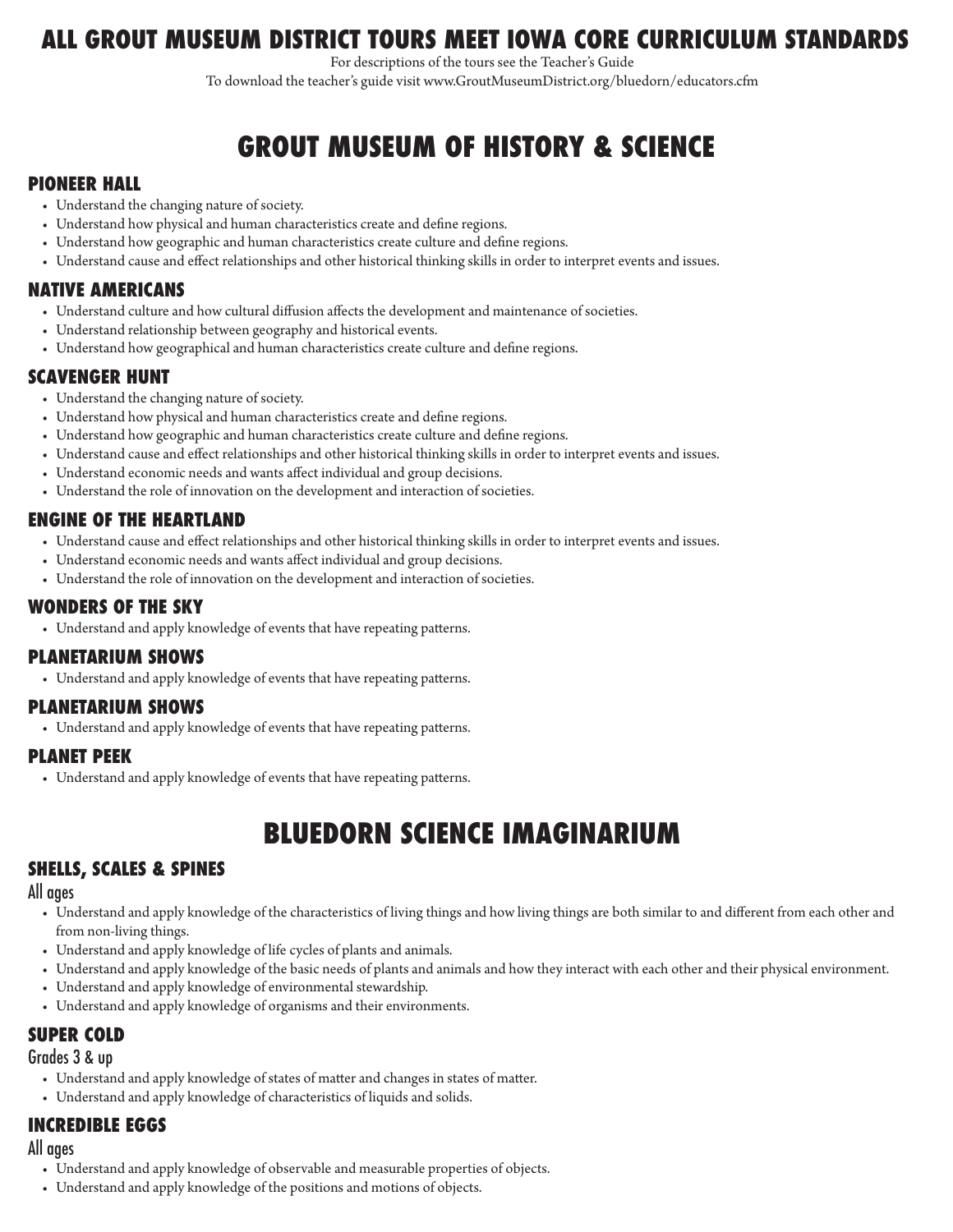## **Snakes Alive!**

Grades 1 & up

- • Understand and apply knowledge of the characteristics of living things and how living things are both similar to and different from each other and from non-living things.
- • Understand and apply knowledge of life cycles of plants and animals.
- • Understand and apply knowledge of the basic needs of plants and animals and how they interact with each other and their physical environment.
- • Understand and apply knowledge of environmental stewardship.
- • Understand and apply knowledge of organisms and their environments.

## **Kitchen Science**

#### Grades K-6

• Understand and apply knowledge of sound, light, electricity, magnetism, and heat.

## **Combustion**

Grades 1 & up

• Understand and apply knowledge of sound, light, electricity, magnetism, and heat.

## **Creepy Crawlies**

#### All ages

- • Understand and apply knowledge of the characteristics of living things and how living things are both similar to and different from each other and from non-living things.
- • Understand and apply knowledge of life cycles of plants and animals.
- • Understand and apply knowledge of the basic needs of plants and animals and how they interact with each other and their physical environment.
- • Understand and apply knowledge of environmental stewardship.
- • Understand and apply knowledge of organisms and their environments.

## **Under Pressure**

Grades K & up

- • Understand and apply knowledge of how forces are related to an object's motion.
- • Understand and apply knowledge of properties of earth materials.

## **Newton's Playground**

Grades 2 & up

- • Understand and apply knowledge of how forces are related to an object's motion.
- • Understand and apply knowledge of the positions and motions of objects.

## **K'NEX**

Grades 3 & up

• Understand and apply knowledge of how forces are related to an object's motion.

## **Dinosaurs and Fossils**

Grades 2-5

- • Understand and apply knowledge of fossils and the evidence they provide of past life on earth.
- • Understand and apply knowledge of processes and changes on or in the earth's land, oceans, and atmosphere.

## **Marvelous Minerals**

Grades 3-6

- • Understand and apply knowledge of properties and uses of earth materials.
- • Understand and apply knowledge of processes and changes on or in the earth's land, oceans, and atmosphere.

## **Magnets**

Grades Pre-2

- Understand and apply knowledge of sound, light, electricity, magnetism, and heat.
- • Understand and apply knowledge of properties of earth materials.

## **Chemical Clock Reaction**

Grades 3 & up

• Understand and apply knowledge of how to describe and identify substances based on characteristic properties.

## **Bubbles**

#### Grades Pre-3

- • Understand and apply knowledge of observable and measurable properties of objects.
- • Understand and apply knowledge of properties of earth materials.